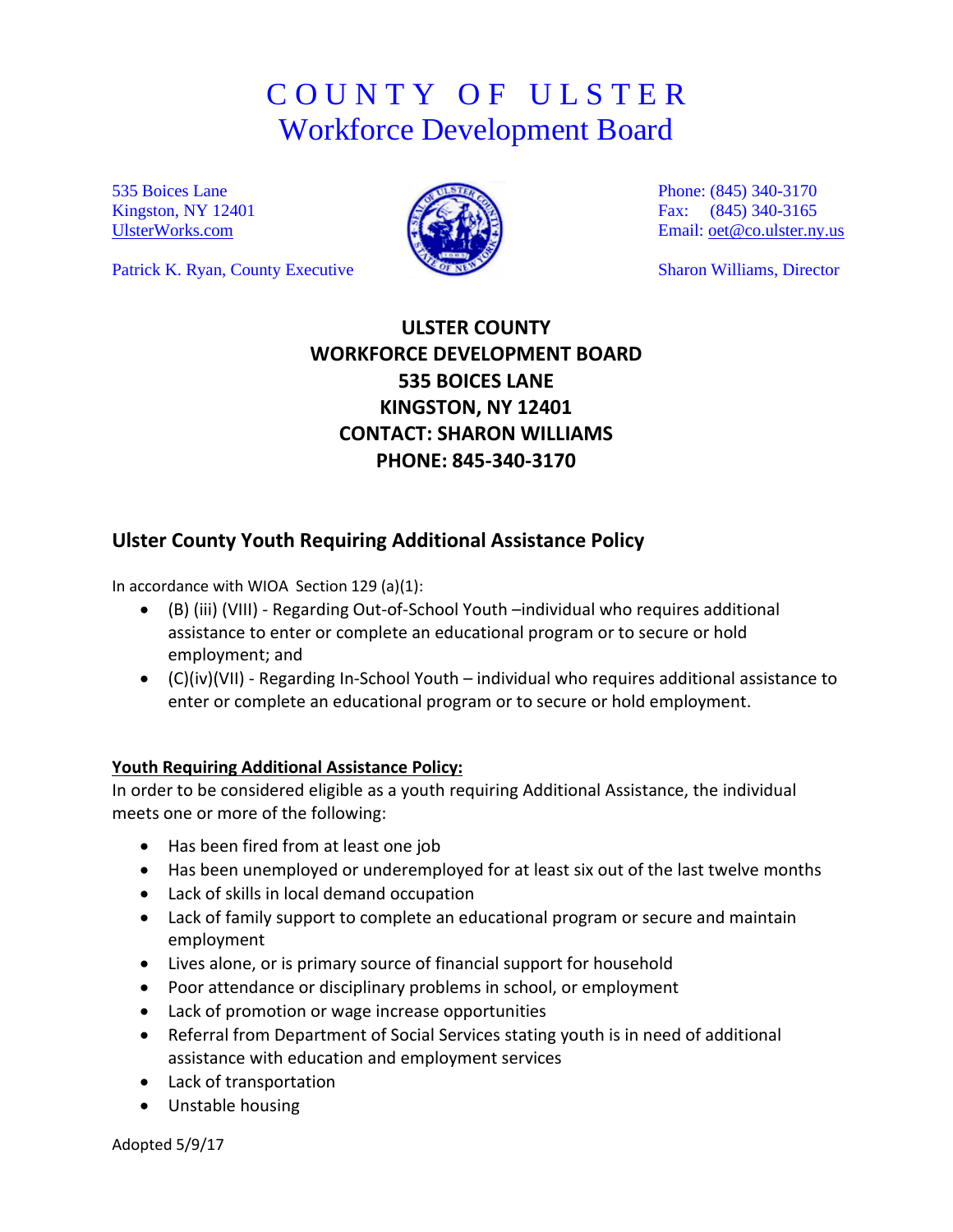• Mandated by court or agency to complete training and/or secure employment

#### **Documentation:**

In accordance with New York State Department of Labor Technical Advisories regarding Data Element Validation, the following forms of documentation are allowable to verify "Youth who needs additional assistance" status:

- Case Notes
- Individual Service Strategy
- WIA/WIOA registration form
- Self-attestation. Self-attestation is to be used only when no other form of verification is possible.

Ulster County will also accept the following forms of documentation if none of the foregoing documents are available or applicable:

Applicant statement

Written referral from Department of Social Services School record.

## **Definitions:**

### **Lack of skills in a local demand occupation:**

- Lacking recent training in a local demand occupation
- Lacking current certification in a local demand occupation
- Has not been employed in any local demand occupation for at least one year prior to initial assessment.
- Has applied to, and either been rejected from or not interviewed for at least five openings in a local demand occupation.

### **Lack of family support to complete an educational program or secure and maintain employment:**

- Unable to secure financial assistance from immediate family member to pay for occupational training
- Is living with friends or family members other than parents.
- Parent is in prison, deceased, or has health or medical condition which makes the parent unable to provide needed financial or emotional assistance.

## **Poor attendance or disciplinary problems in school or employment:**

- Has missed 15 or more days of school in most recent school year.
- Has had unscheduled absence or been late to work 6 times or more in the previous six months. **–OR–**
- Has been issued a warning either verbal or written, regarding unacceptable behaviors or practices at work or school

#### **Lack of promotion or wage increase opportunities:**

Adopted 5/9/17